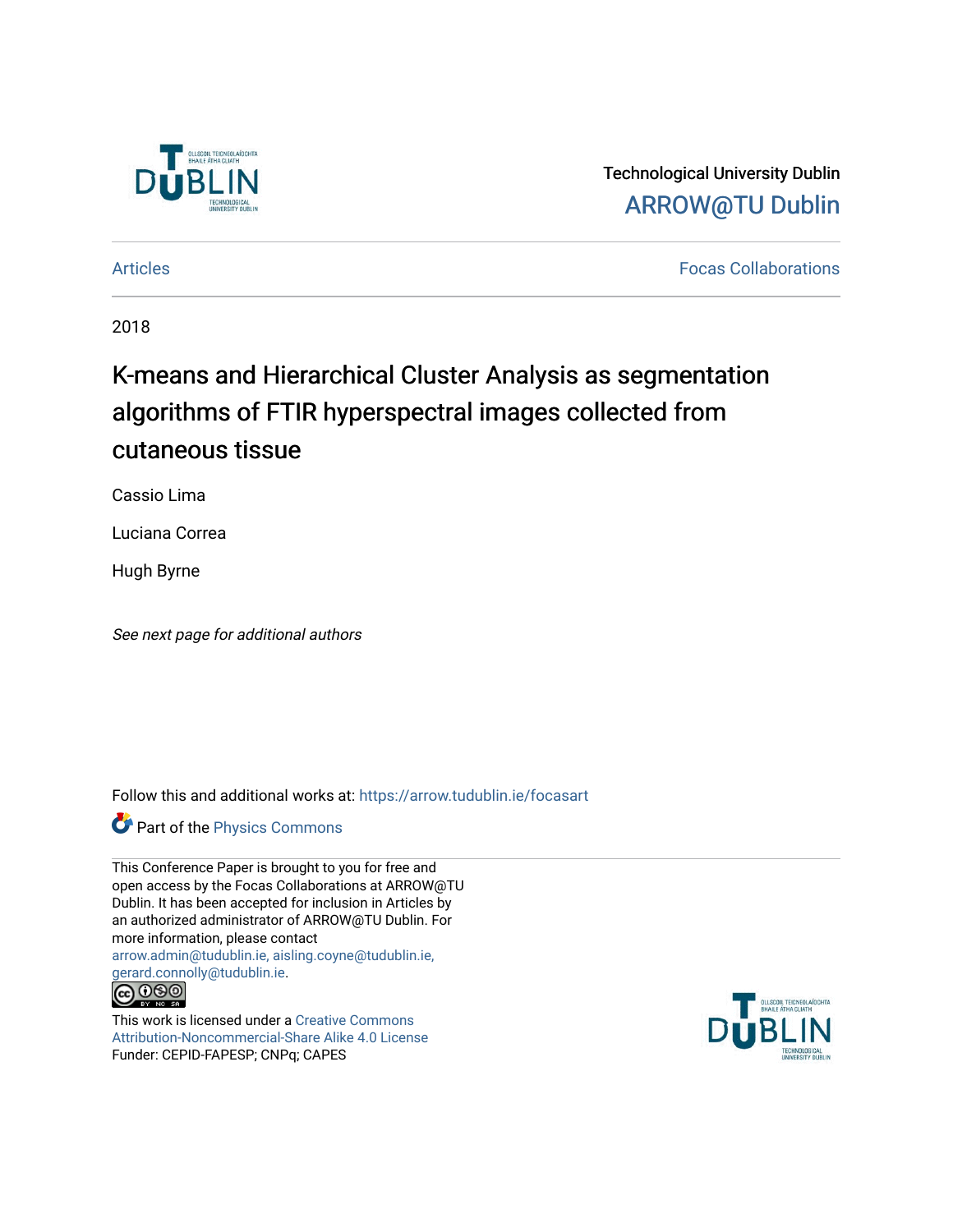### Authors

Cassio Lima, Luciana Correa, Hugh Byrne, and Denise Zezell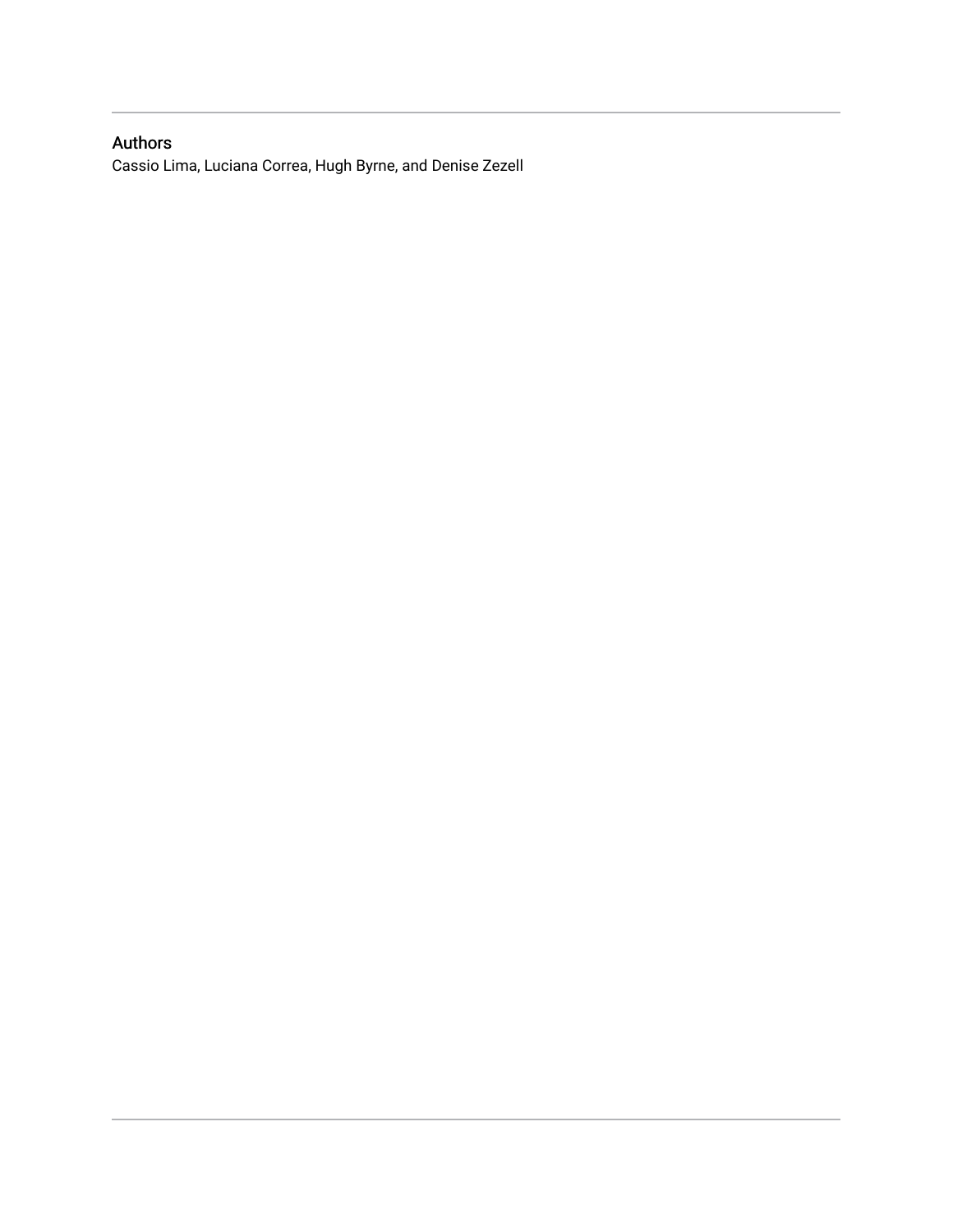# K-means and Hierarchical Cluster Analysis as segmentation algorithms of FTIR hyperspectral images collected from cutaneous tissue

Cassio Lima *Center for Lasers and Applications*, *IPEN/CNEN-SP Universidade de Sao Paulo*  Sao Paulo, Brazil cassiolima@usp.br

Luciana Correa *School of Dentistry Universidade de Sao Paulo*  Sao Paulo, Brazil lcorrea@usp.br

Hugh Byrne *Facility for Optical Characterisation and Spectroscopy - FOCAS Dublin Institute of Technology*  Dublin, Ireland hugh.byrne@dit.ie

Denise Zezell *Center for Lasers and Applications, IPEN/CNEN-SP Universidade de Sao Paulo*  Sao Paulo, Brazil zezell@usp.br

*Abstract***— Fourier Transform Infrared (FTIR) spectroscopy is a rapid and label-free analytical technique whose potential as a diagnostic tool has been well demonstrated. The combination of spectroscopy and microscopy technologies enable wide-field scanning of a sample, providing a hyperspectral image with tens of thousands of spectra in a few minutes. In order to increase the information content of FTIR images, different clustering algorithms have been proposed as segmentation methods. However, systematic comparative tests of these techniques are still missing. Thus, the present paper aims to compare the ability of K-means Cluster Analysis (KMCA) and Hierarchical Cluster Analysis (HCA) as clustering algorithms to reconstruct FTIR hyperspectral images. Spectra for cluster analysis were acquired from healthy cutaneous tissue and the pseudo-color reconstructed images were compared to standard histopathology in order to assess the number of clusters required by both methods to correctly identify the morphological skin components (stratum corneum, epithelium, dermis and hypodermis).**

*Keywords— FTIR microspectroscopy; Image segmentation; KMCA; HCA* 

#### I. INTRODUCTION

Fourier Transform Infrared (FTIR) spectroscopy is a rapid and label-free analytical technique based on the active infrared vibrations to interrogate the chemical profile of a sample. Biological molecular bonds with an electric dipole moment that can change by atomic displacement due to natural vibrations are infrared active and therefore are quantitatively measured by infrared spectroscopy [1, 2]. Biochemical information retained by spectral data have been fully succeeded discriminating cancer from benign tissue in a non-subject manner, indicating the potential of the technique as a diagnostic tool [2-6].

In the last decades, the combination of spectroscopy and microscopy technologies enabled wide-field scanning of a sample, providing a hyperspectral image with tens of

thousands of spectra in a few minutes [1]. Spectral images provide spatial and compositional information similar to the results obtained by immunohistochemistry [3]. However, FTIR does not require staining and provide signatures containing molecular interactions occurring between biomolecules and not only on a single one as obtained using immunohistochemical imaging technology [7].

Different clustering algorithms have been proposed as segmentation methods aiming to increase the information content of FTIR images [8]. In general, spectral data are used as input for some clustering method in order to partitionate the dataset into sub-groups (clusters) of spectra with similar spectral characteristics. The differences between the data within each cluster are minimized, whereas the differences between clusters are maximized. At the end of the segmentation process, each cluster represents regions of the image with similar biochemical profiles.

Several multivariate pattern recognition methods have been proposed as segmentation methods to hyperspectral images in order to differentiate distinct tissue structures, as well as for identifying tissue pathologies [1, 8, 9]. However, systematic comparative tests of these techniques are still missing. Thus, the present paper aims to compare the ability of KMCA and HCA as clustering algorithms to reconstruct FTIR hyperspectral images. Spectra for cluster analysis were acquired from healthy cutaneous tissue and the results of the distinct cluster imaging techniques are compared to standard histopathology.

#### II. MATERIAL AND METHODS

#### *A. Sample preparation*

Cutaneous tissue were extracted from healthy Swiss mice aged up to 10 weeks and body mass about to 25 g after approval by the institutional Committee on Animal Research and Ethics of Instituto de Pesquisas Energeticas e Nucleares (IPEN/CNEN-SP, n° 164/15). Specimens were kept in formalin fixation for 24 h and paraffin-embedded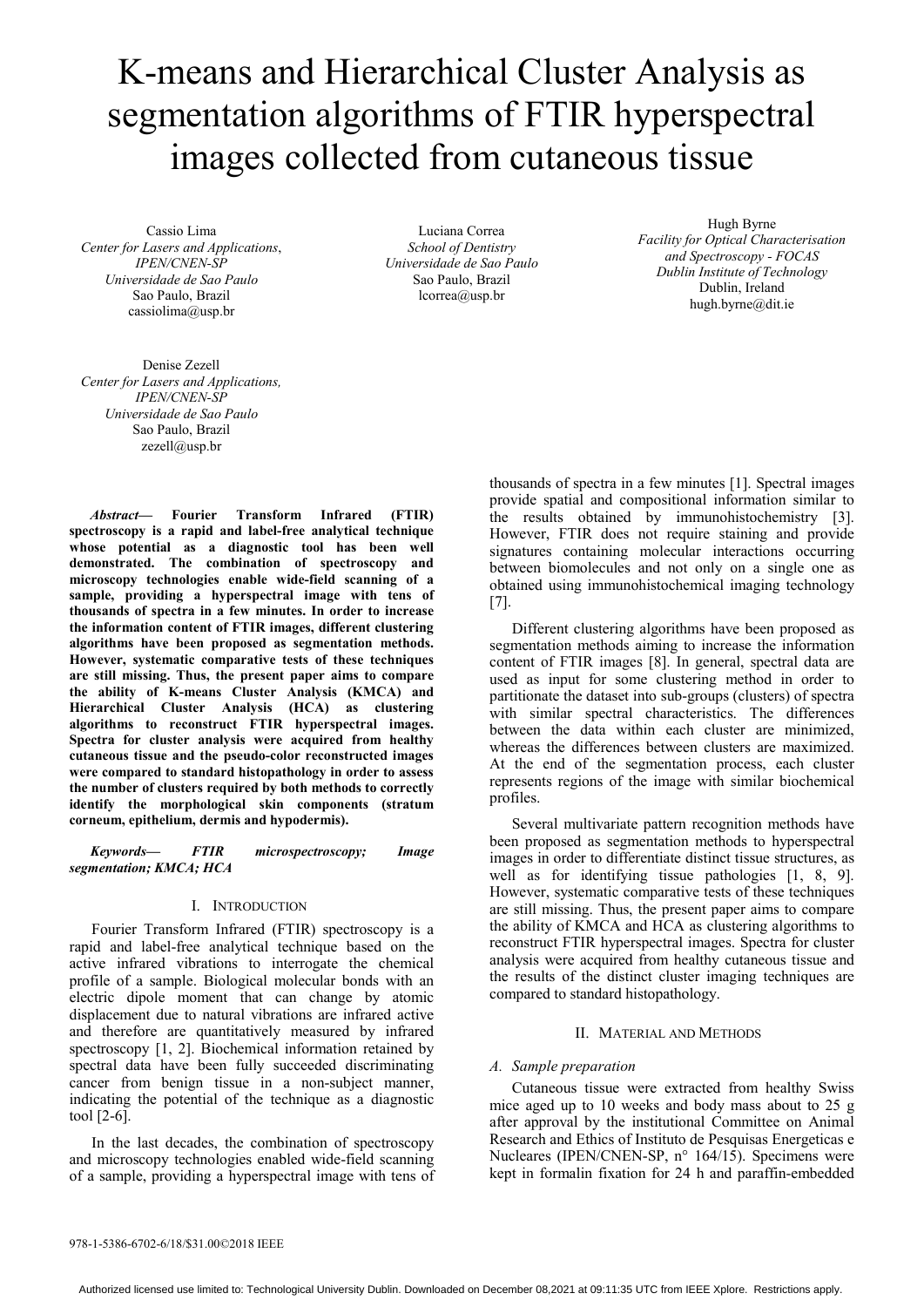(FFPE). Longitudinal sections of hematoxylin-eosin stained tissue with 5 µm of thickness were placed on calcium fluoride crystal slides for spectroscopic measurements (Crystran, Poole, Dorset, UK).

#### *B. FTIR microspectroscopy*

FTIR hyperspectral images were acquired in transmission mode using a Spotlight 400N FTIR imaging system (Perkin Elmer, Waltham, MA, USA) equipped with an AutoImage microscope system operating with a  $\times$ 40 Cassegrain objective. Pijanka *et al* have studied the effects of H&E staining on the infrared spectra of cells and demonstrated the appearance of a new band at 1378 cm-1 and the disappearance of the bands peaking at 2850 cm-1 and 2920 cm-1. The new emerging band was attributed to the staining, while the removal of bands was associated to the ethanol washings during the staining procedure [10]. In light of this, spectral measurements were acquired over the spectral range  $3000-4000$  cm<sup>-1</sup> in order to avoid spectral changes associated to the staining procedure. Spectral data were recorded with a pixel size of 6.25  $\mu$ m  $\times$  6.25  $\mu$ m at a spectral resolution of  $4 \text{ cm}^{-1}$ . Background measurements were acquired on a region with no tissue with 120 scans per pixel whereas 8 scans per pixel were recorded from the sample.

#### *C. Computational data analysis*

The methods used to preprocess the spectral data may result different reconstructed images. Thus, in order to avoid alterations not related to the clustering algorithm, the data used as input were equally preprocessed. Spectra were cut over the range of 3100-3800 cm-1, vector normalized and submitted to noise reduction and atmospheric correction. KMCA and HCA were applied to the hyperspectral images using CytoSpec software package (CytoSpec, Berlin, Germany). Pseudo-color maps were reconstructed using both algorithms varying the number of clusters and compared to photomicrographs of hematoxylin-eosin stained tissue. Each clustering algorithm requires specific internal parameters to reconstruct the images, so that different results may be expected varying these parameters. Both methods are based on the statistical distance calculated from data as statistical measure. Thus, in order to avoid changes associated to the internal parameters of each method, Euclidean distance was used as statistical measure in both algorithms. Centroid random initialization was used to reconstruct the images using KMCA with 100 iterations of training cycles. Ward's algorithm was used as linkage method for hierarchical clustering method.

#### *D. Histopathological architecture of skin*

The skin is the largest organ of the body and it is composed by three layers: epidermis, dermis and hypodermis, which are depicted in Figure 1A by the numbers 3, 2 and 1, respectively. Hypodermis is the deeper subcutaneous tissue and it is made of fat and connective tissue. Dermis, the middle layer, is composed by connective tissue, hair follicles and sweet glands. Epidermis, the outermost layer of skin, is made of two layers: Epithelium (5 in Figure 1B) and stratum corneum (6 in Figure 1B). In general, the epithelium is composed by 3 or 4 keratinocyte layers.



Fig. 1. Representative histopathology aspect of healthy skin. **A:** Healthy skin  $(10 \times$  original magnification): Adipose tissue  $(1)$ , dermis  $(2)$ , epithelium (3). **B:** Epithelium (30× original magnification): Keratinocyte layer (4), hair follicle (5) and stratum corneum (6).

### *E. FTIR image of skin (chemical map)*

Figure 2A depicts a functional group mapping (chemical map) of a hyperspectral image collected on transmission mode. Each pixel represent a spectrum collected (Figure 2B) over 3100-3800 cm-1 spectral range. The different colors observed in false color map are associated to the different values of total absorbance under the curve.



Fig. 2 Normalized FTIR spectra obtained from a pixel of hyperspectral image

Although it is possible to distinguish regions of tissue and substrate in the hyperspectral image, the skin components are not evidenced.

#### *F. Cluster imaging using KMCA*

KMCA is one of the simplest unsupervised learning algorithms often used for spectral image analysis [11].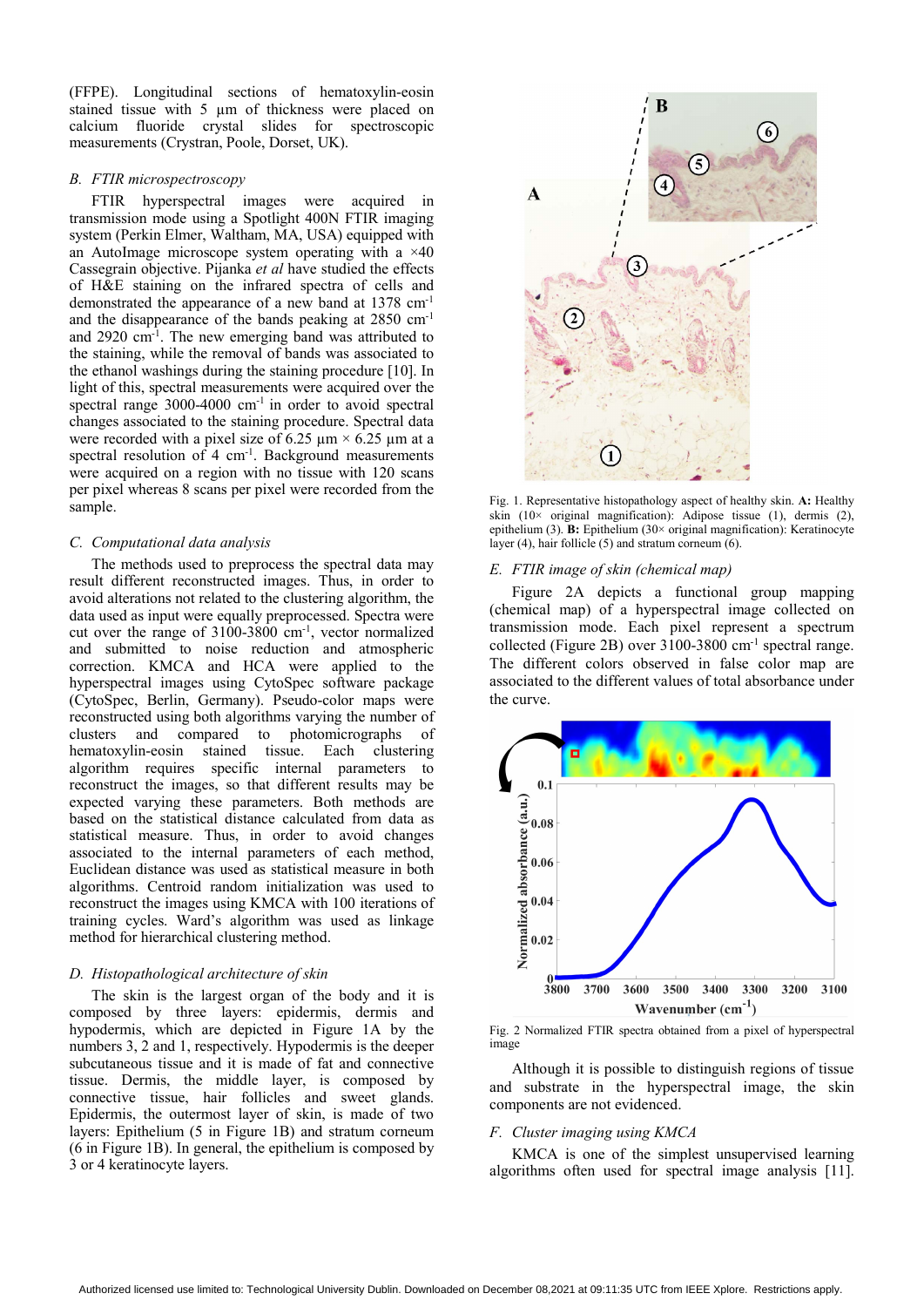KMCA is a nonhierarchical clustering technique which uses an iterative algorithm to update randomly initial cluster centers. Objects are initially assigned to primary clusters according to the minimal distance values. In the following, cluster centroids are calculated and the distance between the centroids and each of the objects are recalculated. The object is relocated to the cluster with the closest centroid. The centroid's positions are recalculated every time that a component change its cluster membership. This process continues until none of the objects has been reassigned [8].



Fig. 3. **A:** H&E-stained specimen. **B:** Hyperspectral image. **C-G:** IR images reconstructed by KMCA clustering algorithm varying the number of clusters  $(2, 3, 4, 5, 10)$  and 10, respectively).

Figure 3.C-G depicts the images assembled by KMCA clustering varying the number of clusters (2, 3, 4, 5, and 10, respectively). A photomicrograph of the H&E-stained tissue is also shown in Figure 3.A for comparison with histopathology, as well as a chemical map (Figure 3.B).

#### *G. Cluster imaging using HCA*

HCA is an unsupervised and hierarchical clustering method which attributes color codes to spectral clusters based on the similarity of all spectra in the dataset. First, a distance matrix between all spectra is calculated. In our case, Euclidian distance was used to compare the spectra. Two similar objects are merged into a cluster and, subsequently, the distances of the new clusters are recalculated and then merged into a new cluster according to their similarity. At the end of the algorithm, there will be only one cluster.

Pseudo-color images reconstructed using HCA varying the number of clusters (2, 3, 4, 5, and 10) are depicted in the Figure 4.C-G. Again, a photomicrograph of the H&Estained specimen and chemical map are shown.



Fig. 4. **A:** H&E-stained specimen. **B:** Hyperspectral image. **C-G:** IR images reconstructed by HCA clustering algorithm varying the number of clusters (2, 3, 4, 5 and 10, respectively).

#### *H. Correlation of spectral and histopathological images*

At a first glance, the results of FTIR microspectroscopy and light microscopy are highly correlated. Reconstructed images using the lowest number of clusters already enable the identification of regions with tissue and substrate (Figures 3C and 4C). However, with no significant difference between both images.

Increasing the number of clusters in the segmented images provide the identification of histological cutaneous structures. In Figures 3D and 4D, 3 clusters are used to built the images, in which green pixels encode dermis, blue pixels are epithelium and red represents glass with no tissue. Figures 3E and 4E (4 clusters) enable the identification of the keratin layer (dark red for both images), dermis (blue regions), epithelium (green) and regions of glass with no tissue (soft red). Although both methods are able to identify the skin structures, it is possible to observe a discrepancy in the clusters assigned to the epithelium and dermis layers. The crypt in the epithelium presented by the image HCA reconstructed represents the hair follicle identified as number 4 in the Figure 1A, which is only observed in the image segmented by KMCA using 5 clusters. In addition, the green cluster from image reconstructed by HCA is thicker than green cluster obtained by KMCA image. The assembled images using 5 and 10 clusters presented high degree of correlation.

#### III. CONCLUSIONS

In this study, KMCA and HCA were used as clustering algorithms to reconstruct FTIR hyperspectral images collected from healthy cutaneous tissue. Pseudo color images were compared to standard histopathology in order